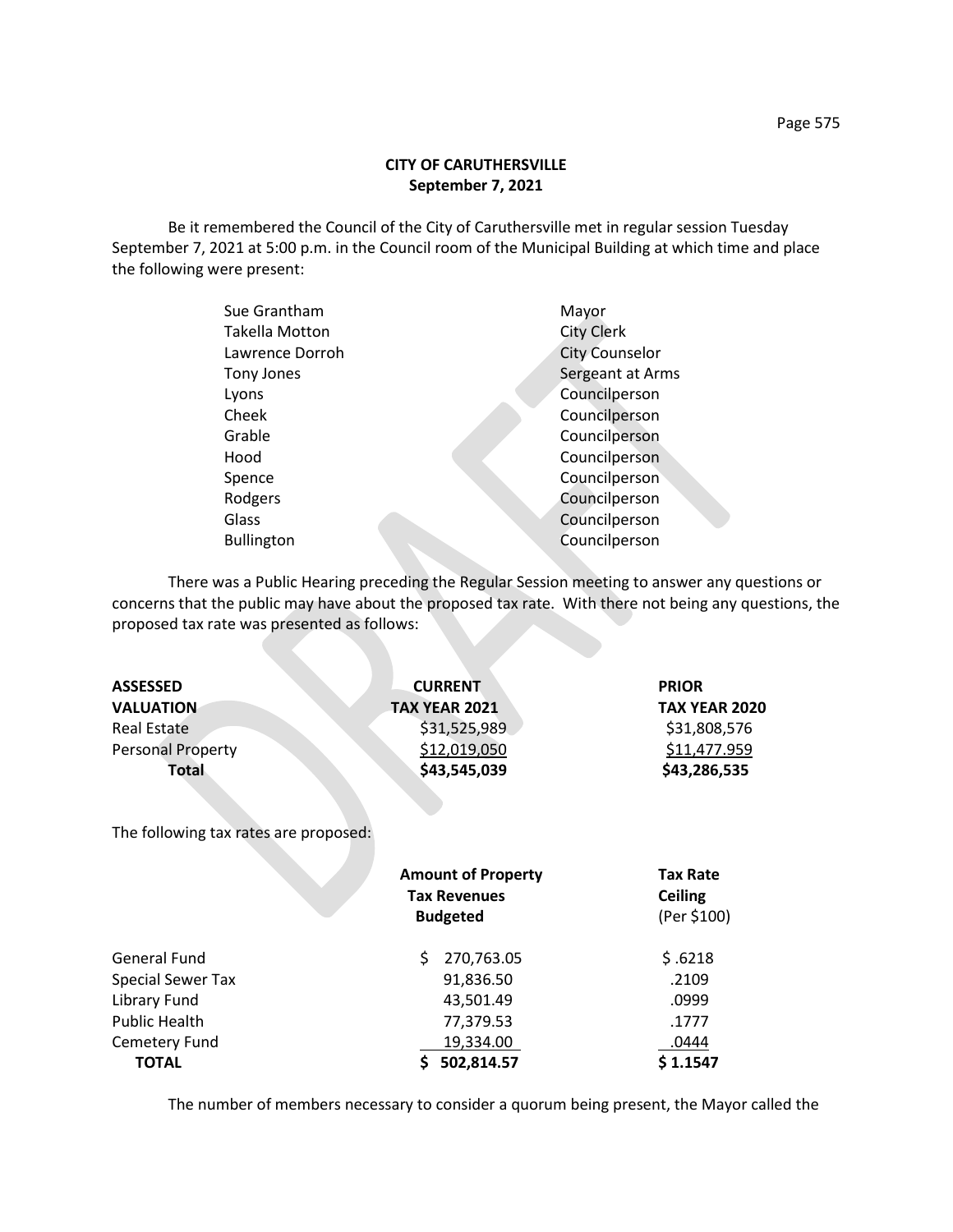## Page 576

meeting to order and announced the meeting was in session for the transaction of business. The first order of business was the approval of the regular session minutes for August 16, 2021. Councilperson Hood motion for approval, second by Councilperson Grable all in favor, with Councilperson Lyons abstaining.

Councilperson Bullington motion for approval for August 16, 2021 closed session minutes, second by Councilperson Glass all in favor, with Councilperson Lyons abstaining.

Councilperson Glass motion for approval of reports and bills, second by Councilperson Lyons with all in favor.

Mayor Grantham introduced a Proclamation declaring September 17, 2021 through September 23, 2021 as Constitutional Week for the 234<sup>th</sup> anniversary of the signing of the constitution of United States of America. Barbara Merideth with DAR invited everyone to come out September 17, 2021 at 4:00 p.m. for the ringing of the bell at the riverfront commemorating Constitutional Week. Ms. Merideth also stated that with Wreaths Across America; Maple and Morgan Ridge cemeteries had been officially added. They are at almost 500 wreaths and would like to be able to put a wreath on every veteran's grave.

Police report; Chief Tony Jones proposed to have the speed lowered to 10 mph for the whole block of the Elementary School for the safety of the children during school hours. Counselor Dorroh will be preparing an ordinance in the effect.

Fire report; Fire calls from August 20, 2021 through September 7, 2021 are as follows: 8/20/21; Fire alarm sounding due to cooking on Hickory, 8/22/21; Structure fire with moderate smoke damage on East 4<sup>th</sup> St., 8/23/21; Small grass fire on I55/412, 8/30/21; CPD requested assistance at the scene of an accident on Truman. Training for month of August was Hybrid and Electrical Vehicles.

Public Works report; Paul Shaw reported that the clear well on  $3^{rd}$  St. would have to be cleaned out. Mr. Shaw presented a map that showed what needed to be cleaned and cameraed, manholes to be repaired, and manholes unable to be located. There's a grant that will cover 100 percent of the sewer project, and ASA will be able to do Collins and Cherry in the process. Collins can be covered through the Bond Issue and Cherry through Capital Improvement for \$59,439.95 and \$15.406.38 totaling \$74,846.33. Mayor Grantham entertained a motion for approval of the proposal. Councilperson Rodgers made motion, second by Councilperson Grable which resulted in the following vote:

| Lyons  | Yes | Cheek             | Yes. |
|--------|-----|-------------------|------|
| Grable | Yes | Hood              | Yes  |
| Spence | Yes | Rodgers           | Yes. |
| Glass  | Yes | <b>Bullington</b> | Yes  |

Mr. Shaw stated that the bypass pumps at  $20<sup>th</sup>$  and Lincoln and at the old Water Plant are out for bid for lift station improvements, which will be covered under the grant also.

Code Enforcement; Barry Gilmore reported that the Asbestos tester will be here this week to look at the Tiger Hut. There's a house on Eastwood that will demolished and one on Grand. The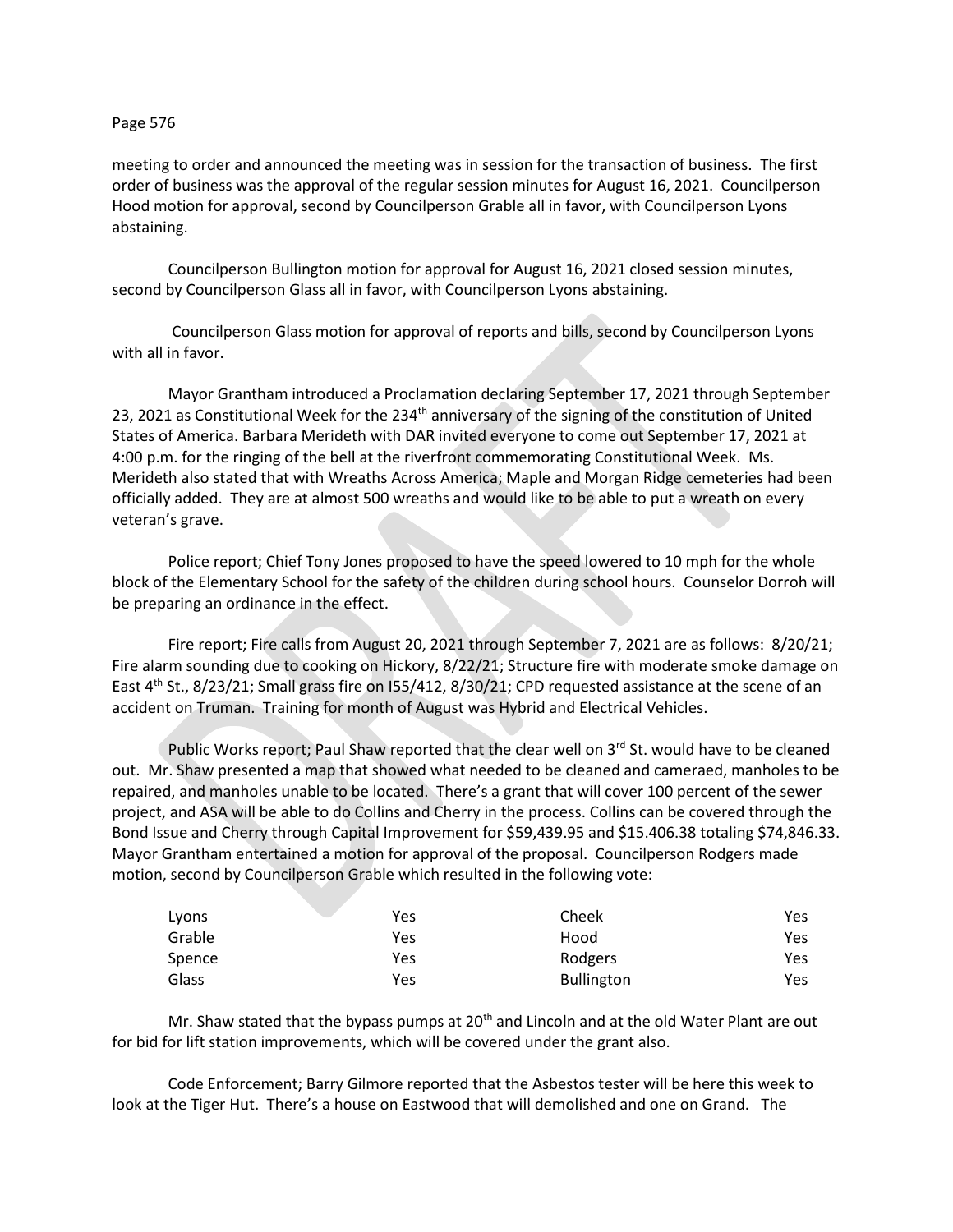Street Sweeper trainer will be here Thursday for training on the equipment. The Lyons Club will be doing clean up on the South Ward overpass September 11, 2021 from 8:00 a.m. until 10:00 a.m.

Parks & Recreation; Lamonte Bell reported that Exercise Unlimited was here on Friday and reconditioned all the equipment in the weight room. A ladder was ordered for the pool, in which the donation will be used for; and Memphis Pools replaced valves in the pool.

Library report; Teresa Tidwell reported that the HVAC had been installed. The Wall of Distinction ceremony will be held September 24, 2021 at 1:30 p.m. at the Library. The honorees are Opal Caruthers, Betty Jackson, Lillie Mansfield, Dr. C. W. McCaskill, S. P. Reynolds, and Glenn Whitener. The Bootheel Community Theater will host a play; How to Host a Murder Mystery Dinner Party, September 24, 2021 at 1:30 p.m. Tickets can be obtained through Christina Williams \$20.00, and are for reservations only.

Economic Development; Jana Merideth reported that Workforce Development and DAEOC were doing some of the same things and were partnering with each other. Shad Burner explained more about funding and incentives and where they come from at the meeting in August. BLP met with Sunil Mungee and talked about hosting a job fair at Brown Shoe. BLP, Value Added Ag, and Cleanup will meet September 14, 2021, Downtown Tourism September 16, 2021 and Workforce Development September 27, 2021. Ms. Merideth provided the Council with quotes on signage for the new Exit 6 sign, Highway U, and Highway 84. The Council will look at the numbers and vote at the next meeting.

New Business; Councilperson Grable stated that Randall Swindell wanted to know if the City would sell him a parcel of land to expand his property 35 feet. Counselor Dorroh will research to see if there are any restrictions for cemetery purposes. Councilperson Grable was concerned about the calls he was getting about trash pickup. If Wastepro is called about missed trash they will come back and get it or get it the next day. If there's a problem with limbs and debris feel free to call them.

Sharlette Jackson and Anjanette Irby are interested in having a community prayer at the riverfront from 10:00 a.m. to 12:00 p.m. on October 2, 2021. They will need help with refreshments, and would like everyone to participate and wear masks. There will be a chain prayer, praise dance, and words of wisdom. Councilperson Hood motion for approval for the use of the pavilion at the riverfront to be available for the gathering of prayer, second by Councilperson Cheek, which resulted in the following vote:

| Lyons  | Yes | Cheek             | Yes |
|--------|-----|-------------------|-----|
| Grable | Yes | Hood              | Yes |
| Spence | Yes | Rodgers           | Yes |
| Glass  | Yes | <b>Bullington</b> | Yes |

Business From the Floor; Sharon Gardner gave thanks for Collins St. being on the list for repairs. Ms. Gardner made mention of the Blytheville Quality of Life Unit on Facebook that gives information to the public about code enforcement, ordinances, and things that are going on.

Counselor Dorroh introduced Bill 2021-04 for the tax rate for the Public Health Fund for a tax rate of \$.1777, Sewer Tax Fund \$.2109, Library Fund \$.0999, Cemetery Fund \$.0444, and the General